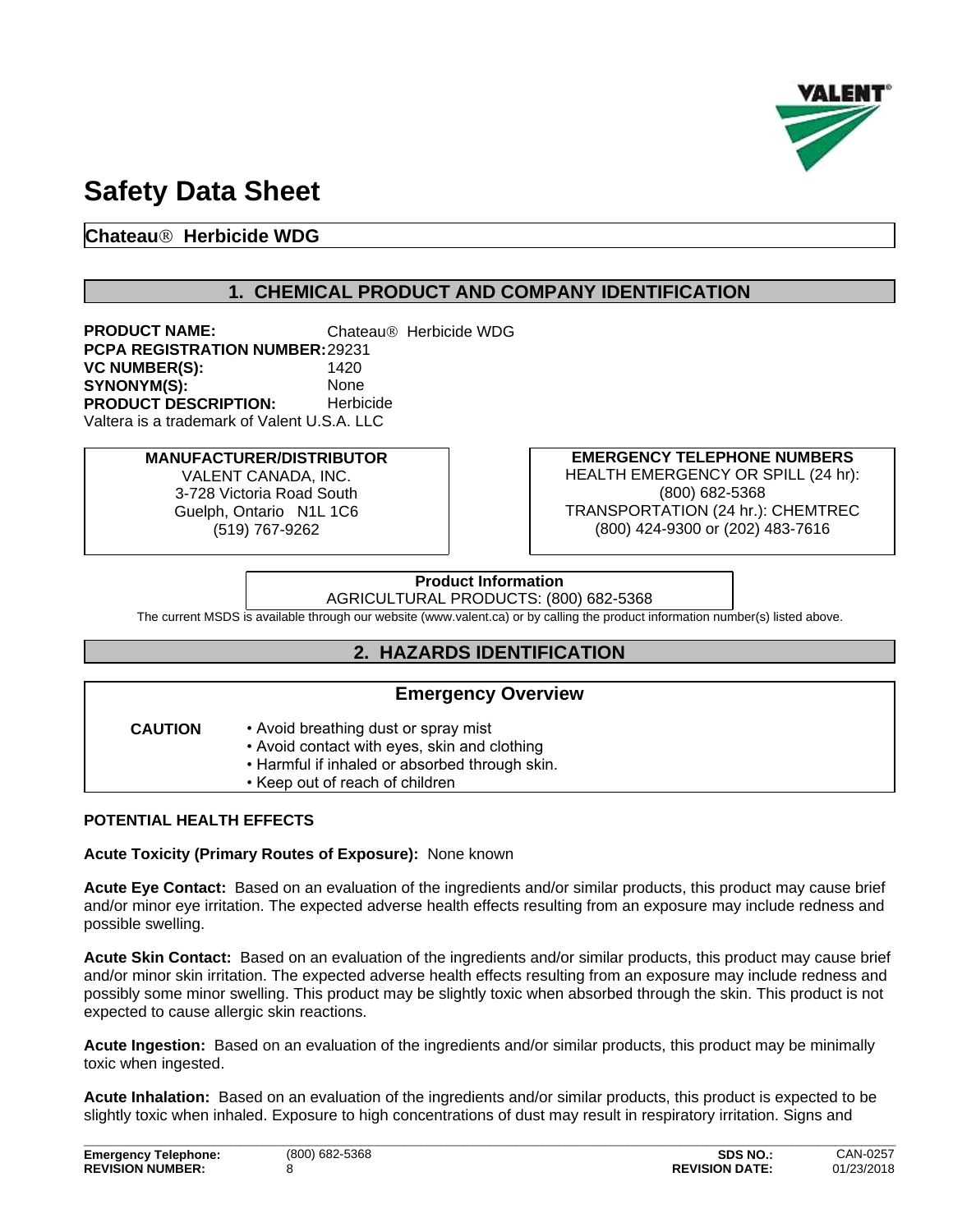symptoms may include, but not be limited to, nasal discharge, sore throat, coughing and difficulty in breathing.

**Chronic Toxicity (including cancer):** Repeated exposures to Flumioxazin Technical in animals have produced anemia and other blood formation changes, organ weight changes and changes in blood chemistry. Flumioxazin Technical did not produce cancer in life-time feeding studies in laboratory animals.

**Developmental Toxicity (birth defects):** Birth defects were produced in the offspring of female rats exposed to Flumioxazin Technical. No effects were observed in rabbits.

**Reproductive toxicity:** Reproductive effects were observed in rats exposed to Flumioxazin Technical.

**Signs and Symptoms of Systemic Effects:** No signs or symptoms occured in animals exposed to high oral or dermal doses of Flumioxazin Technical. Exposure to very high concentrations of Flumioxazin Technical in the air resulted in breathing difficulties, decreased activity and some changes in the tissues of the respiratory system.

**Potentially Aggravated Medical Conditions:** Individuals with anemia or preexisting diseases ofthe blood may have increased susceptibility to the toxicity of excessive exposures.

For complete discussion of the toxicology data from which this evaluation was made, refer to Section 11. For Ecotox/Environmental Information, refer to Section 12.For Regulatory Information, refer to Section 15.

# **3. COMPOSITION/INFORMATION ON INGREDIENTS**

| <b>Chemical Name</b> | CAS No                | Weight-%       | Purpose              |
|----------------------|-----------------------|----------------|----------------------|
| Flumioxazin          | 03361<br>$1 - 09 - 7$ | $30 - 60$      | Active ingredient    |
| Kaolin clay          | 1332-58-7             | . 30<br>$10 -$ | Carrier              |
| Others               | Various CAS#s         | $15 - 40$      | Other<br>Ingredients |

Other ingredients, which are maintained as trade secrets, are any substances other than an active ingredient contained in this product. Some of these may be hazardous, but their identity is withheld because they are considered trade secrets. The hazards associated with the other ingredients are addressed in this document. Specific information on other ingredients for the management of exposures, spills, or safety assessments can be obtained by a treating physician or nurse by calling **(800) 682-5368** at any time.

# **4. FIRST AID MEASURES**

### **EMERGENCY NUMBER (800) 682-5368**

Have the product container or label with you when calling a poison control center or doctor, or going for treatment. You may also contact **1-800-682-5368** for emergency medical treatment information.

#### **Eye contact:**

Hold eye open and rinse slowly and gently with water for 15-20 minutes. Remove contact lenses, if present, after the first 5 minutes, then continue rinsing eye. Call a poison control centre or doctor for treatment advice.

#### **Skin contact:**

Take off contaminated clothing. Rinse skin immediately with plenty of water for 15-20 minutes. Call a poison control centre or doctor for treatment advice.

### **Ingestion:**

Call a poison control centre or doctor immediately for treatment advice. Have a person sip a glass of water if able to swallow. Do not induce vomiting unless told to do so by the poison control centre or doctor. Do not give anything by mouth to an unconscious person.

#### **Inhalation:**

Move person to fresh air. If person is not breathing, call 911 or an ambulance, then give artificial respiration,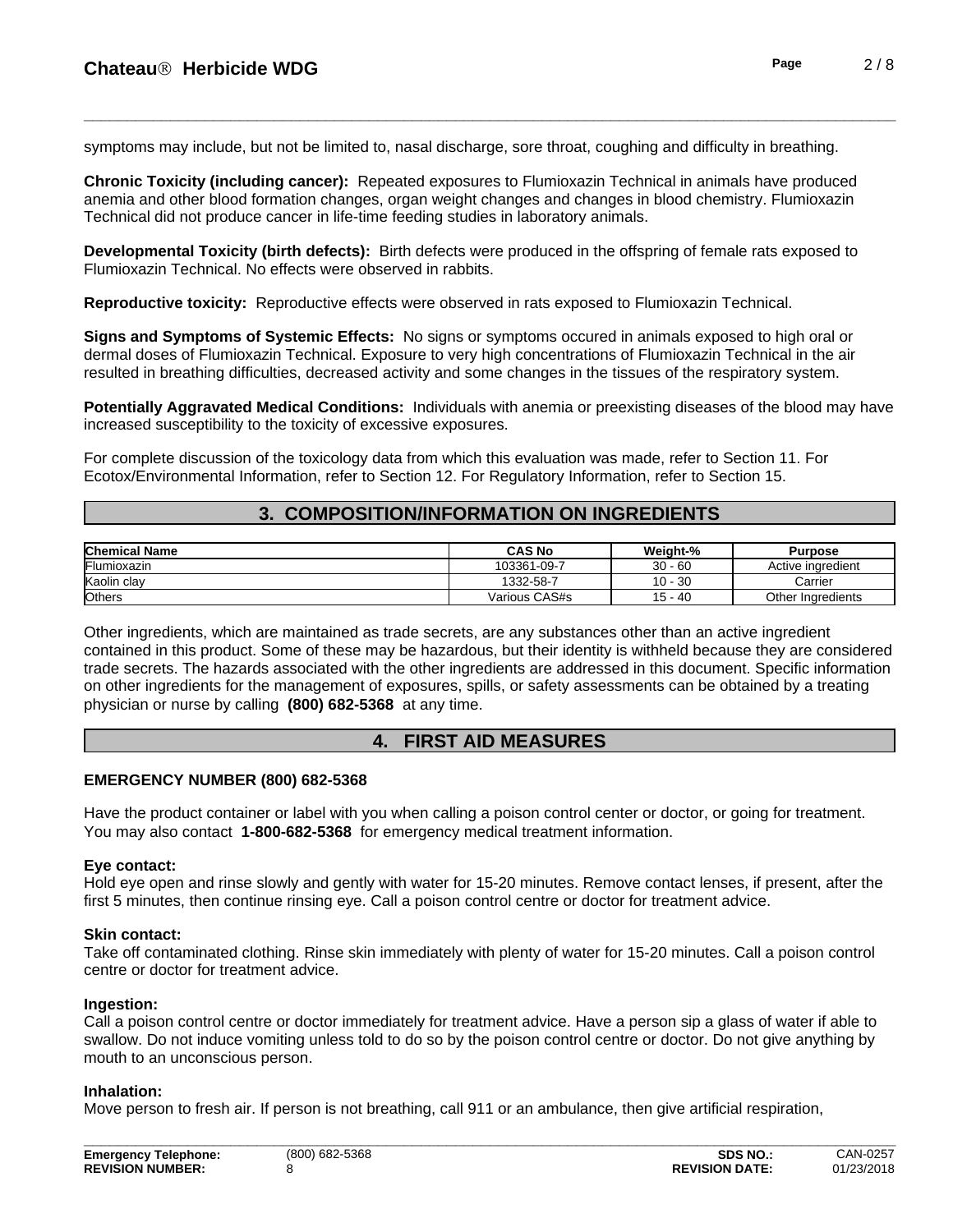preferably by mouth-to-mouth, if possible. Call a poison control centre or doctorfor further treatment advice.

#### **Notes to physician:** None

# **5. FIRE FIGHTING MEASURES**

| <b>FLASH POINT:</b>                         | Not applicable                                |                |
|---------------------------------------------|-----------------------------------------------|----------------|
| <b>EXTINGUISHING MEDIA:</b>                 | Water fog, carbon dioxide, foam, dry chemical |                |
| <b>FLAMMABLE LIMITS IN AIR - LOWER (%):</b> |                                               | Not applicable |
| <b>FLAMMABLE LIMITS IN AIR - UPPER (%):</b> |                                               | Not applicable |
| -------                                     |                                               |                |

#### **NFPA Rating:**

| Health:       |      |  |
|---------------|------|--|
| Flammability: |      |  |
| Reactivity:   |      |  |
| Special:      | None |  |

(Least-0, Slight-1, Moderate-2, High-3, Extreme-4). These values are obtained using professional judgement. Values were not available in the guidelines or published evaluations prepared by the National Fire Protection Association, NFPA.

**Fire fighting instructions:** Will not burn but if involved in a fire toxic fumes may be evolved. Avoid breathing smoke and mists. Avoid personnel and equipment contact with fallout and runoff. Minimize the amount of water used for fire fighting. Do not enterany enclosed area without full protective equipment, including self-contained breathing equipment. Contain and isolate runoff and debris for proper disposal. Decontaminate personal protective equipment and fire fighting equipment before reuse. Read the entire document.

**Hazardous decomposition products:** Normal combustion forms carbon dioxide, water vapor and may produce Fluorine compounds. Incomplete combustion can produce carbon monoxide.

# **6. ACCIDENTAL RELEASE MEASURES**

#### **VALENT EMERGENCY PHONE NUMBER: (800) 682-5368 CHEMTREC EMERGENCY PHONE NUMBER: (800) 424-9300 OBSERVE PRECAUTIONS IN SECTION 8: PERSONAL PROTECTION**

Stop the source of the spill if safe to do so. Contain the spill to prevent further contamination of the soil, surface water, or ground water. For additional spill response information refer to the **North American Emergency Response Guidebook.**

**FOR SPILLS ON LAND: UN/NA Number:** Not applicable **Emergency Response Guidebook No.:** Not applicable

**CONTAINMENT:** Reduce airborne dust. Avoid runoff into storm sewers or other bodies of water.

**CLEANUP:** Clean up spill immediately. Vacuum or sweep up material and place in a chemical waste container. Wash area with soap and water. Pick up wash liquid with additional absorbent and place in a chemical waste container.

### **FOR SPILLS IN WATER:**

**CONTAINMENT:** This material will disperse or dissolve in water. Stop the source of the release. Contain and isolate to prevent further release into soil, surface water and ground water.

**CLEANUP:** Clean up spill immediately. Absorb spill with inert material. Remove contaminated water for treatment or disposal.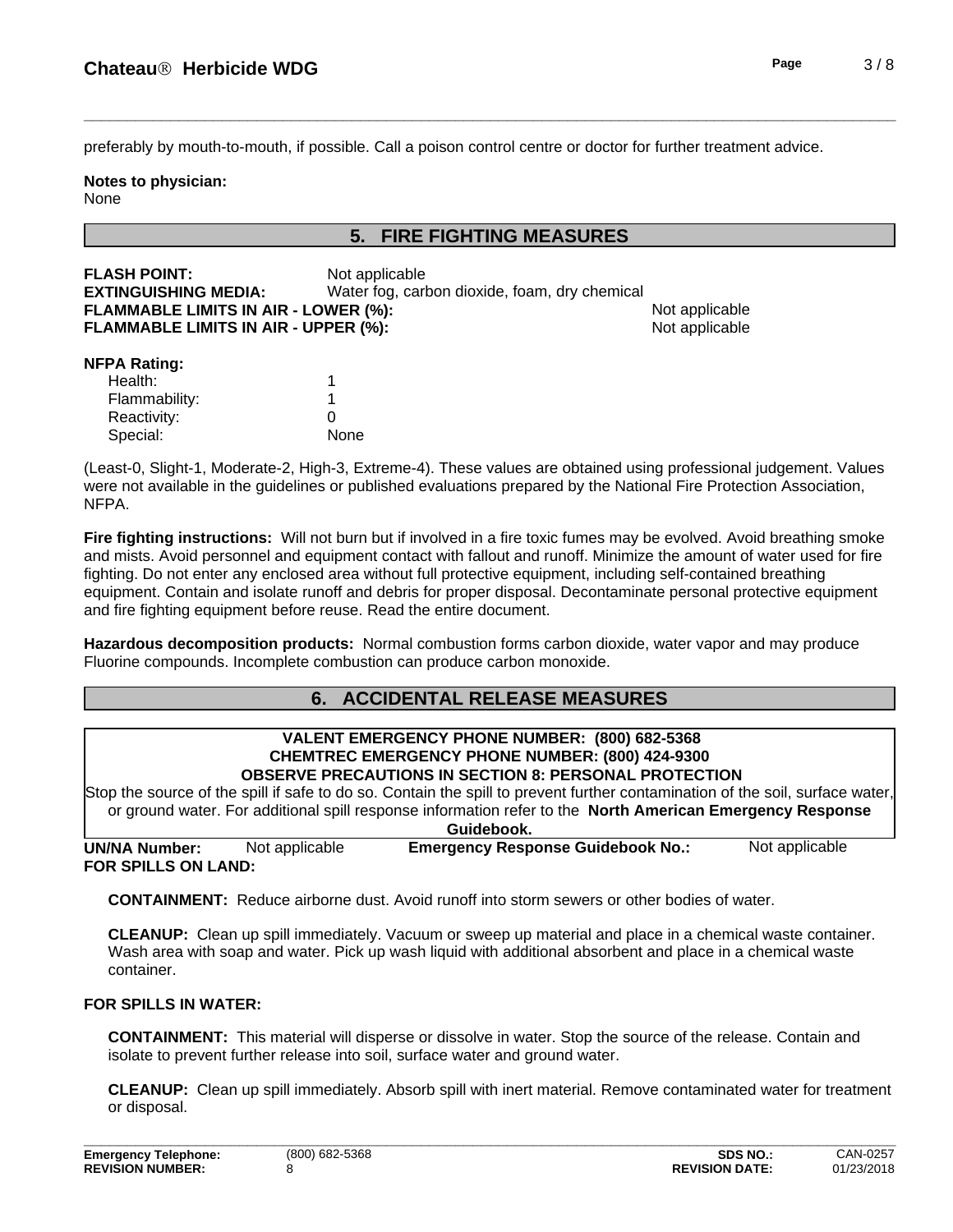# **7. HANDLING AND STORAGE**

### **END USER MUST READ AND OBSERVE ALL PRECAUTIONS ON PRODUCT LABEL.**

#### **Handling:**

Avoid contact with eyes, skin or clothing. Wash hands before eating, drinking, chewing gum, using tobacco or using the toilet. Do not contaminate water, food or feedstuffs by storage, handling or disposal. Remove clothing immediately if pesticide gets inside. Then wash thoroughly and put on clean clothing.

#### **Storage:**

Do not contaminate water, food or feed by storage. Keep pesticide in original container. Store in a cool, dry, secure place. Do not put formulation or dilute spray solution into foodor drink containers. Do not store or transport near feed or food. Not for use or storage in or around the home. To prevent contamination, store this product away from food or feed.

# **8. EXPOSURE CONTROLS/PERSONAL PROTECTION**

#### **END USER MUST READ AND OBSERVE ALL PRECAUTIONS ON PRODUCT LABEL.**

**EYES & FACE:** Do not get this material in your eyes. Eye contact can be avoided by wearing protective eyewear.

**RESPIRATORY PROTECTION:** Use this material only in well ventilated areas. If operating conditions result in airborne concentrations of this material, the use of an approved respirator is recommended.

**SKIN & HAND PROTECTION:** Avoid contact with skin or clothing. Skin contact can be minimized by wearing protective clothing including gloves.

| <b>Exposure limits</b> |                      |  |
|------------------------|----------------------|--|
| <b>Chemical Name</b>   | <b>Canadian OELs</b> |  |
| Flumioxazin            | None                 |  |
| Kaolin clay            | None                 |  |
| Others                 | None                 |  |

# **9. PHYSICAL AND CHEMICAL PROPERTIES**

**PHYSICAL FORM:** Granule **COLOUR:** Beige to light brown **ODOUR:** Odourless **ODOUR:** Odourless **Odourless FLASH POINT:** Not applicable **MELTING POINT:** Not applicable **BULK DENSITY:** 0.49 g/cc (33.2 lb./cu. ft.) **pH:**  $5.9 \& 25^{\circ} \text{C}$  (1% suspension) **CORROSION CHARACTERISTICS:** Not corrosive to containers. **SOLUBILITY:** Dispersible in water

**\_\_\_\_\_\_\_\_\_\_\_\_\_\_\_\_\_\_\_\_\_\_\_\_\_\_\_\_\_\_\_\_\_\_\_\_\_\_\_\_\_\_\_\_\_\_\_\_\_\_\_\_\_\_\_\_\_\_\_\_\_\_\_\_\_\_\_\_\_\_\_\_\_\_\_\_\_\_\_\_\_\_\_\_\_\_\_\_\_\_\_\_\_\_**

# **10. STABILITY AND REACTIVITY**

**Chemical stability:** This material is considered chemically and thermally and thermally

**Oxidation/Reduction properties:** Not an oxidizing or reducing agent. **Explodability:** Not expected to be explosive

stable. **Incompatability:** May react with strong oxidizing agents, such as chlorates, nitrates, peroxides, etc. **Hazardous decomposition products:** Normal combustion forms carbon dioxide, water vapor and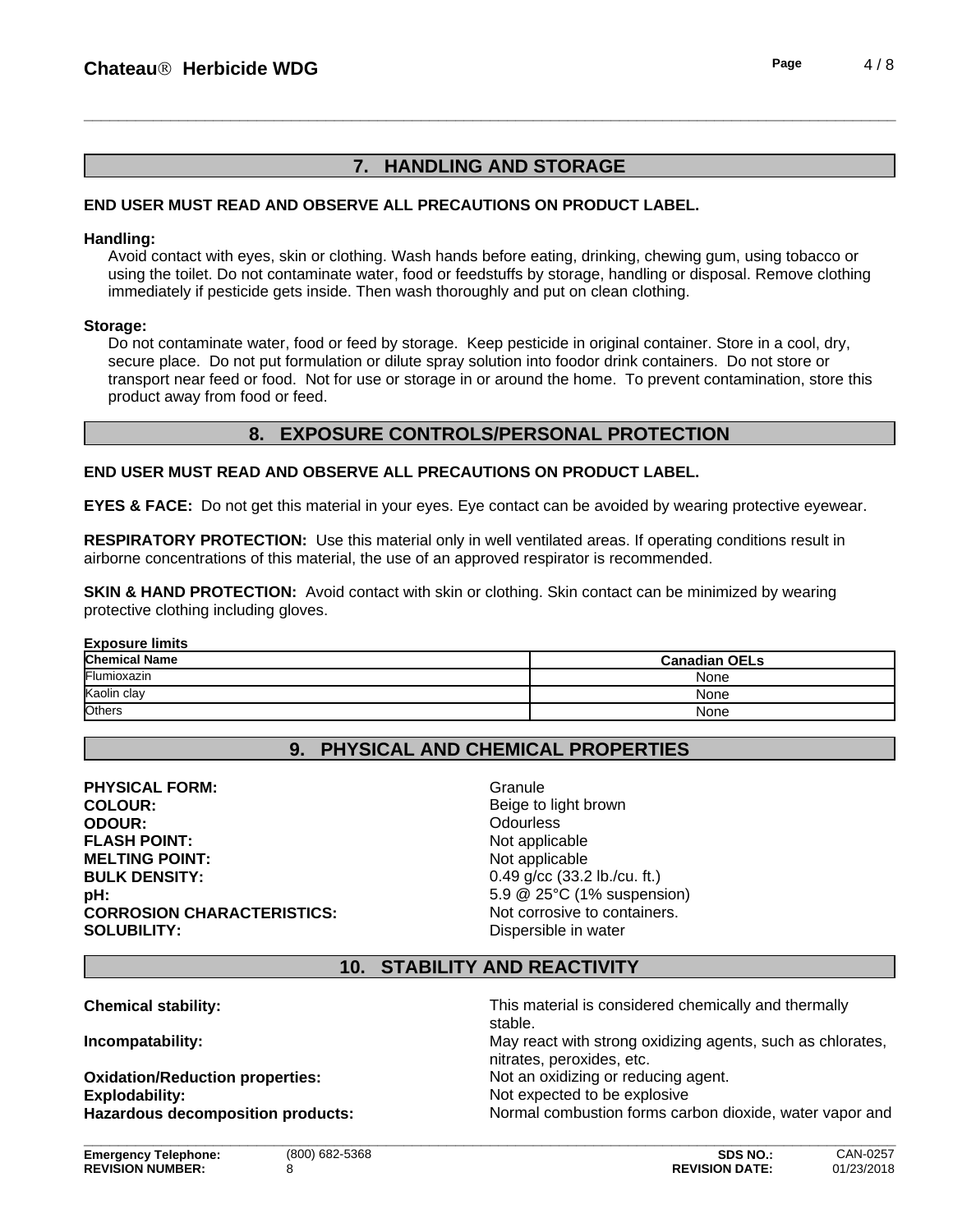may produce Fluorine compounds. Incomplete combustion can produce carbon monoxide.

# **11. TOXICOLOGICAL INFORMATION**

### **Acute toxicity:**

There is no toxicology information available for this specific formulation. The following information is based on data available for the technical material or a similar formulation.

| Oral Toxicity LD <sub>50</sub> (rats)       | $>$ 5000 mg/kg      | <b>EPA Tox Category</b> | IV             |
|---------------------------------------------|---------------------|-------------------------|----------------|
| Dermal Toxicity LD <sub>50</sub> (rabbits)  | $>$ 2000 mg/kg      | <b>EPA Tox Category</b> | Ш              |
| Inhalation Toxicity LC <sub>50</sub> (rats) | $> 2.18$ mg/L       | <b>EPA Tox Category</b> | IV             |
| Eye Irritation (rabbits)                    | Slightly irritating | <b>EPA Tox Category</b> | Ш              |
| Skin Irritation (rabbits)                   | Mildly irritating   | <b>EPA Tox Category</b> | IV             |
| Skin Sensitization (guinea pigs)            | Non-sensitizer      | <b>EPA Tox Category</b> | Not applicable |

#### **CARCINOGEN CLASSIFICATION**

| <b>Chemical Name</b> | IARC - Group 1<br>(carcinogenic to<br>humans) | <b>IARC - Group 2A</b><br>(Probably carcinogenic)   (Possibly carcinogenic) | IARC - Group 2B | <b>NTP Carcinogen List</b> |
|----------------------|-----------------------------------------------|-----------------------------------------------------------------------------|-----------------|----------------------------|
| <b>IFlumioxazin</b>  | no                                            | no                                                                          | no              | Not listed                 |
| Kaolin clav          | No                                            | No                                                                          | No              | Not listed                 |
| <b>l</b> Others      | No                                            | No                                                                          | No              | Not listed                 |

### **TOXICITY OF FLUMIOXAZIN TECHNICAL:**

**Subchronic:** Compound related effects of Flumioxazin Technical noted in rats following subchronic exposures at high dose levels were hematotoxicity including anemia, and increases in liver, spleen, heart, kidney and thyroid weights. In dogs, the effects produced at high dose levels included a slight prolongation in activated partial thromboplastin time, increased cholesterol and phospholipid, elevated alkaline phosphatase, increased liver weights and histological changes in the liver. The lowest no-observable-effect-level (NOEL) in subchronic studies was 30 ppm in the three-month toxicity study in rats.

**Chronic/Carcinogenicity:** In a one year dog feeding study, Flumioxazin Technical produced treatment-related changes in blood chemistry and increased liver weights at 100 and 1000 mg/kg/day. Minimal treatment-related histological changes were noted in the livers of animals in the 1000 mg/kg/day group. Based on these data the NOEL is 10 mg/kg/day. Dietary administration of Flumioxazin Technical for 18 months produced liver changes in mice of the 3000 and 7000 ppm groups. There was no evidence of any treatment-related oncogenic effect. The NOEL for this study is 300 ppm. Dietary administration of Flumioxazin Technical for 24 months produced anemia and chronic nephropathy in rats of the 500 and 1000 ppm groups. The anemia lasted throughout the treatment period, however, it was not progressive nor aplastic in nature. No evidence of an oncogenic effect was observed. The NOEL for this study is 50 ppm.

**Developmental Toxicity:** Flumioxazin Technical produces developmental toxicity in rats in the absence of maternal toxicity at doses of 30 mg/kg/day by the oral route and 300 mg/kg/day by the dermal route. The developmental effects noted consisted primarily of decreased number of live fetuses and fetal weights, cardiovascular abnormalities, wavy ribs and decreased number of ossified sacrococcygeal vertebral bodies. The developmental NOEL in the rat oral and dermal developmental toxicity studies were 10 and 100 mg/kg/day, respectively. The response in rabbits was very different from that in rats. No developmental toxicity was noted in rabbits at doses up to 3000 mg/kg/day, a dose well above the maternal NOEL of 1000 mg/kg/day.

**\_\_\_\_\_\_\_\_\_\_\_\_\_\_\_\_\_\_\_\_\_\_\_\_\_\_\_\_\_\_\_\_\_\_\_\_\_\_\_\_\_\_\_\_\_\_\_\_\_\_\_\_\_\_\_\_\_\_\_\_\_\_\_\_\_\_\_\_\_\_\_\_\_\_\_\_\_\_\_\_\_\_\_\_\_\_\_\_\_\_\_\_\_\_**

Mechanistic studies indicate that the effects seen in the rat are highly unlikely to occur in the human and that flumioxazin would not be a developmental toxicant in the human.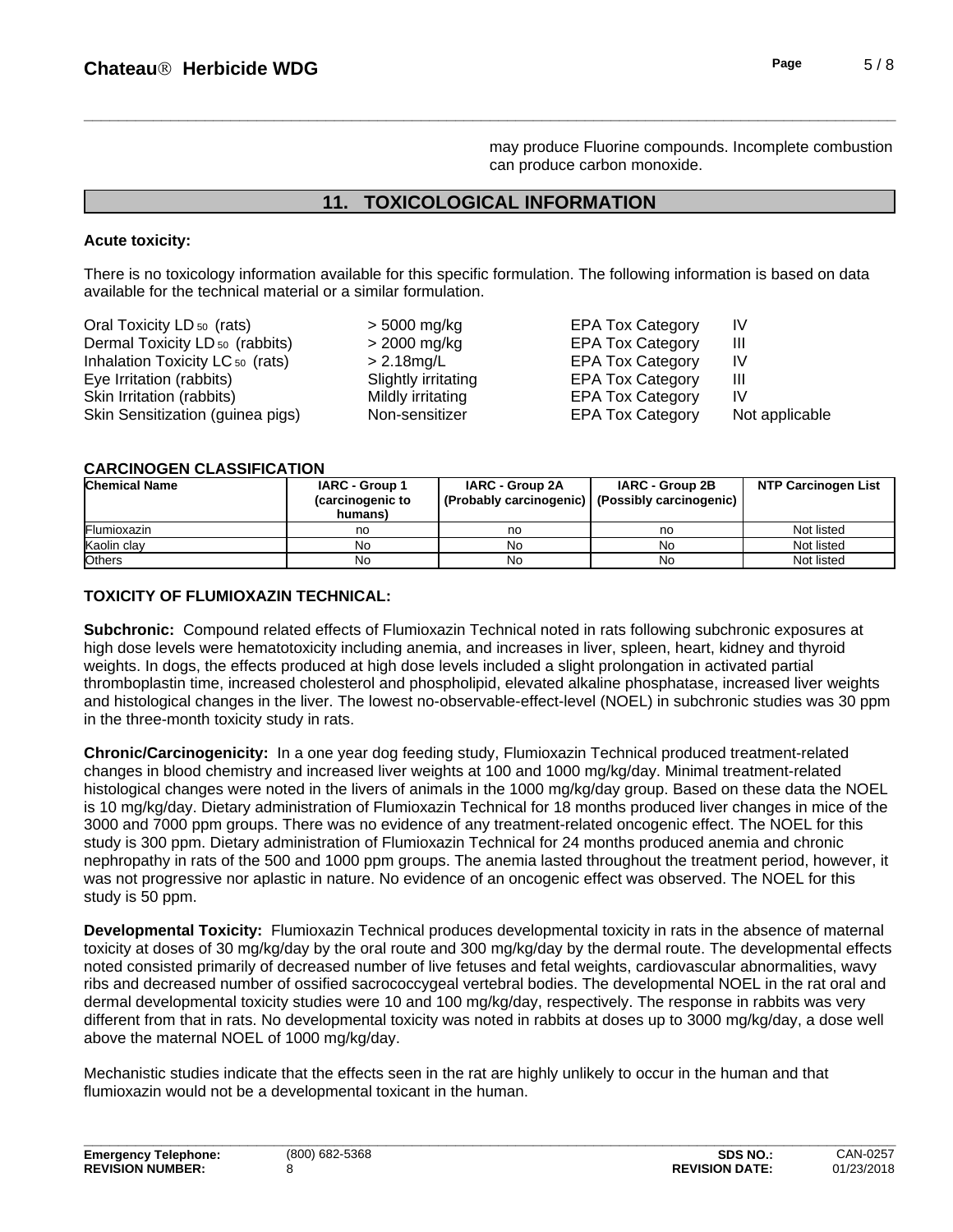**Reproduction:** Reproductive toxicity was observed in F1 males, P1 females and F1 females at 300 ppm Flumioxazin Technical, the highest dose tested and a dose that also produced signs of systemic toxicity. Toxicity was also observed in the F1 and F2 offspring at doses of 200 ppm and greater.

**Mutagenicity:** Flumioxazin Technical was not mutagenic in most *in vitro* assays: gene mutation and a chromosome aberration assay in the absence of metabolic activation. In three *in vivo* assays, chromosome aberration, unscheduled DNA synthesis and micronucleus assay, Flumioxazin Technical was not mutagenic. The only positive response was observed in the *in vitro* chromosome aberration assay in the presence of metabolic activation. Overall, Flumioxazin Technical does not present a genetic hazard.

**12. ECOLOGICAL INFORMATION**

For a summary of the potential for adverse health effects from exposure to this product, refer to Section 2. For information regarding regulations pertaining to this product, refer to Section 15.

| <b>AVIAN TOXICITY:</b>                               | Based upon EPA designation, Flumioxazin Technical is practically non-toxic to<br>avian species. The following results were obtained from studies with Flumioxazin<br>Technical:                                                                                                                                                                                                                                                                                                                    |
|------------------------------------------------------|----------------------------------------------------------------------------------------------------------------------------------------------------------------------------------------------------------------------------------------------------------------------------------------------------------------------------------------------------------------------------------------------------------------------------------------------------------------------------------------------------|
|                                                      | Oral LD <sub>50</sub> bobwhite quail: greater than 2250 mg/kg<br>Dietary LC <sub>50</sub> bobwhite quail: greater than 5620 ppm<br>Dietary LC <sub>50</sub> mallard duck: greater than 5620 ppm                                                                                                                                                                                                                                                                                                    |
|                                                      | No reproductive effects were observed in bobwhite quail exposed to 500 ppm<br>Flumioxazin Technical in the diet. In mallard ducks, a slight, but not statistically<br>significant reduction in hatchlings and 14-day old survivors was observed. Based<br>on a possible, slight effect on egg production at 500 ppm, the NOEL for this study<br>was 250 ppm.                                                                                                                                       |
|                                                      | <b>AQUATIC ORGANISM TOXICITY:</b> Based upon EPA designation, Flumioxazin Technical is slightly to moderately toxic<br>to freshwater fish; moderately toxic to freshwater invertebrates; moderately toxic to<br>estuarine/marine fish and moderately to highly toxic estuarine/marine<br>invertebrates, based on the following tests:                                                                                                                                                              |
|                                                      | 96-hour LC 50 rainbow trout: 2.3 mg/L<br>96-hour LC 50 bluegill sunfish: greater than 21 mg/L<br>48-hour LC 50 Daphnia magna: 5.5 mg/L<br>96-hour LC 50 sheepshead minnow: greater than 4.7 mg/L<br>96-hour (shell deposition) EC 50 eastern oyster: 2.8 mg/L<br>96-hour LC 50 mysid shrimp: 0.23 mg/L<br>Fish early life-stage (rainbow trout): NOEC >7.7 µg/L, <16 µg/L<br>Chronic toxicity (mysid shrimp): NOEC >15 µg/L, <27 µg/L<br>Chronic toxicity (Daphnia magna): NOEC >52 µg/L, <99 µg/L |
| <b>OTHER NON-TARGET</b><br><b>ORGANISM TOXICITY:</b> |                                                                                                                                                                                                                                                                                                                                                                                                                                                                                                    |

### **OTHER ENVIRONMENTAL INFORMATION:**

This product is toxic to non-target plants and aquatic invertebrates. Do not apply directly to water, to areas where surface water is present or to intertidal areas below mean high water mark. Do not apply where runoff is likely to occur. Do not apply where weather conditions favor drift from areas treated. Do not contaminate water when cleaning equipment or disposing of equipment washwater or rinsate.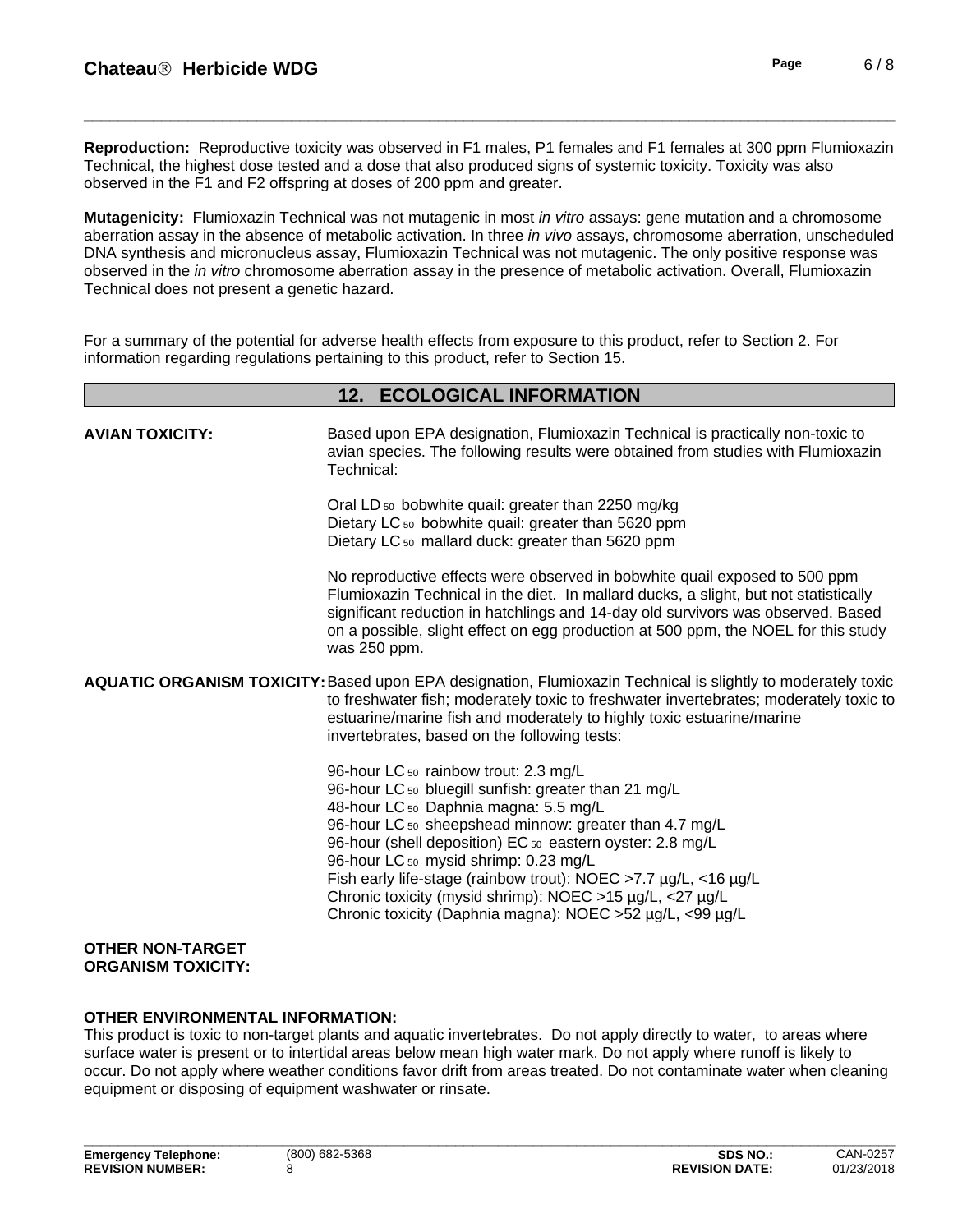# **13. DISPOSAL CONSIDERATIONS**

### **END USERS MUST DISPOSE OF ANY UNUSED PRODUCT AS PER THE LABEL RECOMMENDATIONS.**

**PRODUCT DISPOSAL:** For information on disposal of unused, unwanted product, contact the provincial regulatory agency or manufacturer. Contact the manufacturer and the provincial regulatory agency in case of a spill, and for clean-up of spills.

**CONTAINER DISPOSAL:** DO NOT REUSE THIS CONTAINER FOR ANY PURPOSE: This is a recyclable container and isto be disposed of at a container collection site. Contact your local distributor/dealer or municipality for the location of the nearest collection site. Before taking the container to the collection site:

1. Triple- or pressure-rinse the empty container. Add the rinsings to the spray mixturein the tank.

Make the empty container unsuitable for further use.

If there is no container collection site in your area, dispose of the container in accordancewith provincial requirements.

**Disposal methods:** Canadian formulators using this product should dispose of unwanted active ingredient and containers in accordance with municipal or provincial regulations. For information on disposal or unused, unwanted product, contact the manufacturer or the provincial regulatory agency. Contact the manufacturer and the provincial regulatory agency in case of a spill, and for clean-up of spills.

# **14. TRANSPORTATION INFORMATION**

| DOT (ground) shipping name:<br><b>Emergency Response</b><br><b>Guidebook No.:</b> | Not regulated for domestic ground transport by US DOT or Canada TDG.<br>Not applicable                                                                                                                                                                           |
|-----------------------------------------------------------------------------------|------------------------------------------------------------------------------------------------------------------------------------------------------------------------------------------------------------------------------------------------------------------|
| <b>ICAO/IATA proper shipping</b><br>name:<br><b>Remarks:</b>                      | UN 3077 Environmentally Hazardous Substance, Solid, N.O.S. (Flumioxazin), 9,<br>III. Marine Pollutant<br>Single or inner packaging less than 5 L (liquids) or 5 kg net (solids) excepted from<br>Dangerous Goods regulations -- see IATA Special Provision A197. |
| <b>IMDG</b> proper shipping name:                                                 | UN 3077, Environmentally Hazardous Substance, Solid, N.O.S. (flumioxazin),<br>Marine pollutant                                                                                                                                                                   |
| <b>EMS No.:</b>                                                                   | $F-A, S-F$                                                                                                                                                                                                                                                       |
|                                                                                   | <b>REGULATORY INFORMATION</b><br>15.                                                                                                                                                                                                                             |

### **CANADIAN REGULATIONS:**

| <b>WHMIS Hazard Class:</b> | Non-controlled |
|----------------------------|----------------|
|                            |                |

This product has been classified in accordance with the hazard criteria of the *Controlled Products Regulations (CPR)* and the SDS contains all information required by the CPR.

**\_\_\_\_\_\_\_\_\_\_\_\_\_\_\_\_\_\_\_\_\_\_\_\_\_\_\_\_\_\_\_\_\_\_\_\_\_\_\_\_\_\_\_\_\_\_\_\_\_\_\_\_\_\_\_\_\_\_\_\_\_\_\_\_\_\_\_\_\_\_\_\_\_\_\_\_\_\_\_\_\_\_\_\_\_\_\_\_\_\_\_\_\_\_**

| Kaolin clay                    |                           |
|--------------------------------|---------------------------|
| Canada DSL Inventory List -    | Present                   |
| <b>EINECS Inventory List -</b> | Present                   |
| <b>Others</b>                  |                           |
| Canada NDSL Inventory List -   | Not listed/Not Determined |

For information regarding potential adverse health effects from exposure to this product, refer to Sections 2 and 11.

**PESTICIDE REGULATIONS:** All pesticides are governed under PCPA (Pest Control Products Act). Therefore, the regulations presented below are pertinent only when handled outside of the normal use and applications of pesticides. This includes waste streams resulting from manufacturing/formulation facilities, spills or misuse of products, and storage of large quantities of products containing hazardous or extremely hazardous substances.